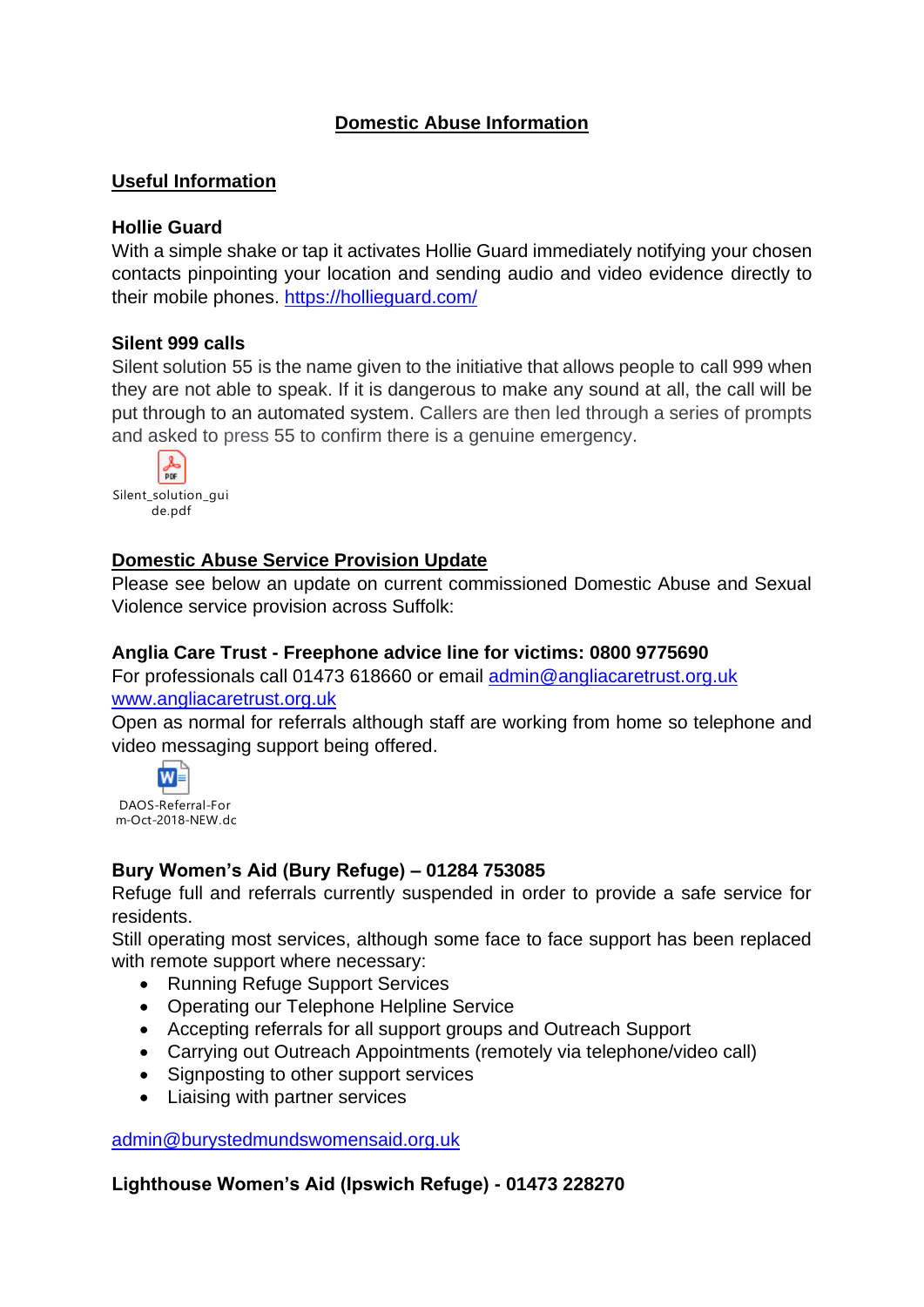Referrals currently suspended in order to provide a safe service for residents. Telephone support being provided, centre closed. [www.lighthousewa.org.uk](http://www.lighthousewa.org.uk/)

### **Liberty Project (Lowestoft Refuge)**

Referrals currently suspended in order to provide a safe service for residents <https://www.heron.nhs.uk/heron/organisationdetails.aspx?id=18999> [agcsu.heron@nhs.net](mailto:agcsu.heron@nhs.net)

### **Independent Domestic Violence Advisor (IDVA) Service**

Continue to support high risk clients with telephone support.



### **ISVA Duty Line - 07866 142139**

#### [isva.theferns@suffolk.pnn.police.uk](mailto:isva.theferns@suffolk.pnn.police.uk)

Any queries to do with the SARC and forensic examinations will still need to be called through to the Ferns helpline on **0300 123 5058.**



Referral Form.docx

### **SARC (Sexual Assault Referral Centre) The Ferns: 0300 1235058**

[www.theferns-suffolk.org.uk](http://www.theferns-suffolk.org.uk/)

#### [contact@theferns-suffolk.org.uk](mailto:contact@theferns-suffolk.org.uk) or

ISVAs are all working remotely, they will continue with supporting clients via telephone, email, Skype and in the very near future via Zoom.

COVID Update:



### **Norfolk and Suffolk Victim Care** – **0300 303 3706**

Open as normal for referrals and providing telephone support. Email: nsvictimcare@victimsupport.org.uk <https://www.nsvictimcare.org/contact-us/>

#### **Survivors in Transition – 01473 232499 / 07765 052282**

Open for referrals, telephone support being provided. Accepting new referrals through website / email and completing assessments for new referrals Continuing to support current and new clients as follows:

- Regular 'upholding' calls
- 1:1 holdfast sessions (self-esteem & therapy prep)
- Group holdfast sessions
- Counselling / therapy sessions
- Signposting service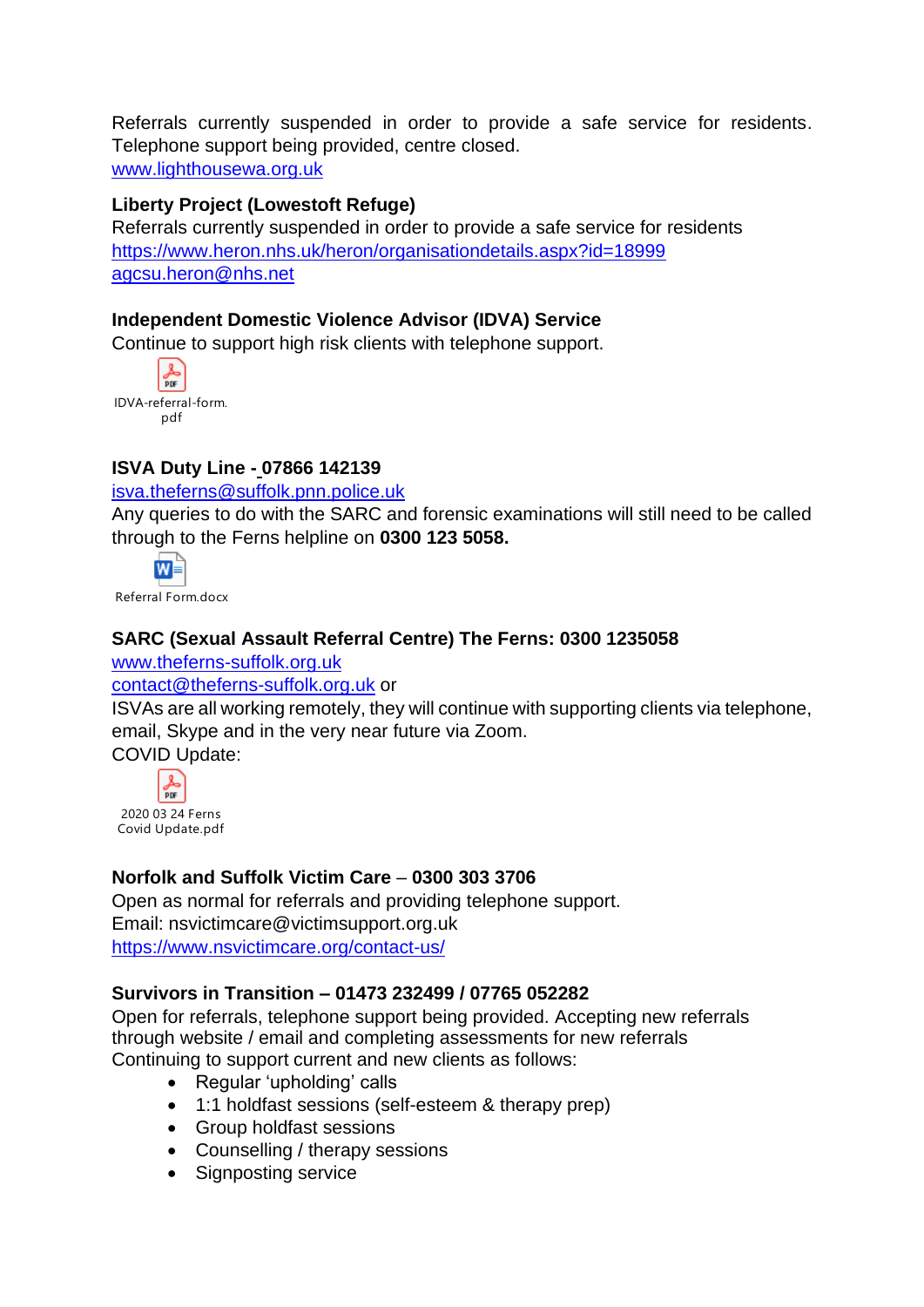- Speaking with agencies and offering further support where required
- Liaising with authorities where risks are identified

[www.survivorsintransition.co.uk](http://www.survivorsintransition.co.uk/) [support@survivorsintransition.co.uk](mailto:support@survivorsintransition.co.uk) <https://survivorsintransition.co.uk/referral-form/>

### **Suffolk Rape Crisis – 0800 085 0520**

Open for referrals, telephone support and online counselling being provided. [www.srchelp.org.uk](http://www.srchelp.org.uk/) [administration@srchelp.org.uk](mailto:administration@srchelp.org.uk) <http://www.srchelp.org.uk/home/contact-us>

### **Fresh Start New Beginnings – 01473 353355**

Open for referrals, telephone support being provided.

[www.fsnb.org.uk](http://www.fsnb.org.uk/)

 $\mathbf{W}$ 



Child-Referral-Form -October-2019.docx



Non-Abused-Siblin g-Referral-Form-App

## **Lighthouse Outreach Centre – 01473 228270**

Telephone support being provided, centre closed.

[www.lighthousewa.org.uk](http://www.lighthousewa.org.uk/)



### **Bury Womens Aid Outreach Centre – 01284 753085**

Telephone and video support being provided via website 10am-12pm, helpline open, centre closed.

[www.burystedmundswomensaid.org.uk](http://www.burystedmundswomensaid.org.uk/)

### **Waveney Domestic Abuse Forum – 01505 572143 / 07906 245979**

Telephone support being provided, centre closed.

[www.waveneydvforum.org.uk](http://www.waveneydvforum.org.uk/) [info@waveneydvforum.org.uk](mailto:info@waveneydvforum.org.uk)



WDVAF Referral & **Initial Risk Assessme** 

### **Compassion – 07597 337831**

Referrals by email only. Telephone, email and text support to clients. Freedom programmes suspended.

[www.compass-ion.org](http://www.compass-ion.org/) [michelle@compassion.org](mailto:michelle@compassion.org)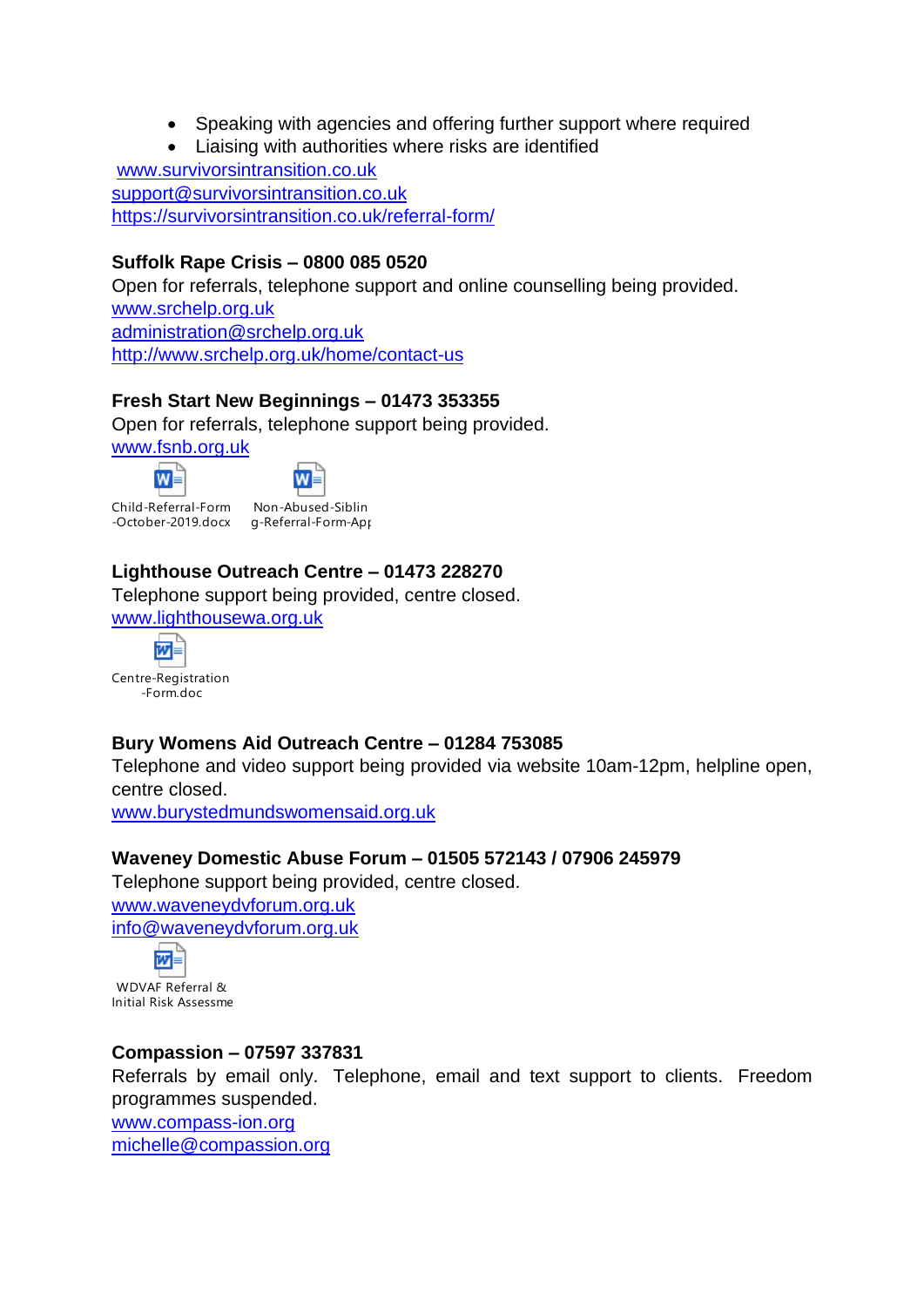#### **Alumah - 07770 468698**

Will arrange a call back, whatsapp or video link.

Alumah are continuing to support victims/survivors at this time and the Freedom Programme via video link. They are continuing to run their support groups in a virtual format and are still accepting referrals.

Counsellors are offering either video or telephone counselling.

They have VERY LIMITED food items that they can give out in an emergency. [www.alumah.co.uk](http://www.alumah.co.uk/)

<https://www.alumah.co.uk/contact>

### **P.H.O.E.B.E. Centre - 01473 231566**

Open by phone 10-2pm weekdays. Specialist advice, information, casework, advocacy support and counselling services to black and ethnic minority women and children. [www.phoebecentre.org.uk](http://www.phoebecentre.org.uk/)

#### **Nationwide**

**National Domestic Violence Helpline: 0808 2000 247**  <http://www.nationaldomesticviolencehelpline.org.uk/>

**Respect Phoneline** *'Are you hurting the one you love? Choose to stop'* **– 0808 802 4040** 

**Women's Aid** [www.womensaid.org.uk](http://www.womensaid.org.uk/) Webchat available via website [Helpline@womensaid.org.uk](mailto:Helpline@womensaid.org.uk)

### **GALOP (LBGT): 0800 999 5428**

[http://www.galop.org.uk](http://www.galop.org.uk/)

**Mankind Initiative (Male Victims): 01823 334244**  <https://www.mankind.org.uk/>

**Men's Advice Line (Male Victims): 0808 801 0327**  <http://www.mensadviceline.org.uk/>

**Respect (for abusers): 020 3559 6650**  <http://respect.uk.net/>

#### **Guidance**

[https://www.gov.uk/government/publications/covid-19-guidance-for-domestic-abuse](https://www.gov.uk/government/publications/covid-19-guidance-for-domestic-abuse-safe-accommodation-provision)[safe-accommodation-provision](https://www.gov.uk/government/publications/covid-19-guidance-for-domestic-abuse-safe-accommodation-provision)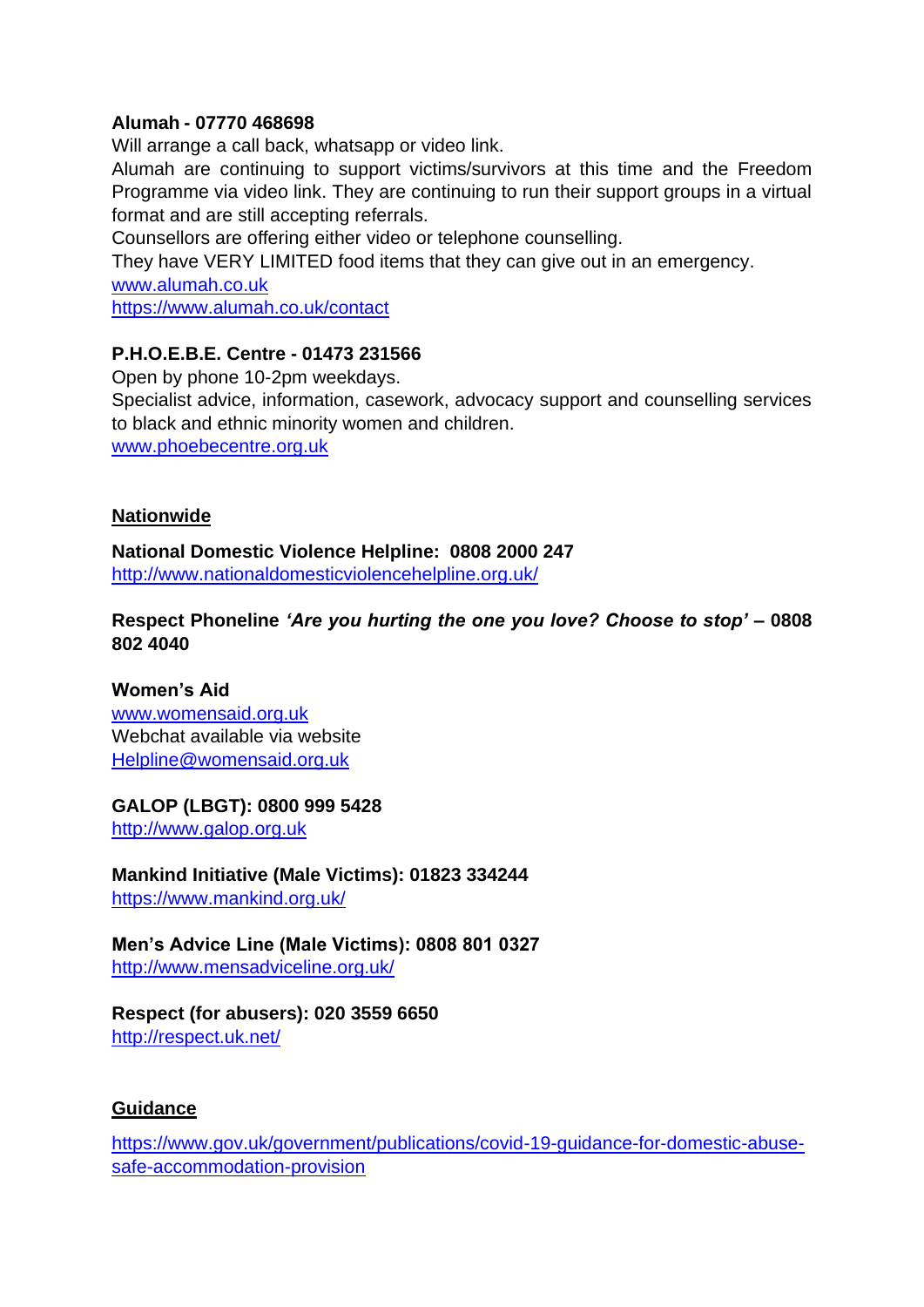[https://www.gov.uk/government/publications/coronavirus-covid-19-and-domestic](https://www.gov.uk/government/publications/coronavirus-covid-19-and-domestic-abuse/coronavirus-covid-19-support-for-victims-of-domestic-abuse)[abuse/coronavirus-covid-19-support-for-victims-of-domestic-abuse](https://www.gov.uk/government/publications/coronavirus-covid-19-and-domestic-abuse/coronavirus-covid-19-support-for-victims-of-domestic-abuse)

[https://www.womensaid.org.uk/covid-19-coronavirus-safety-advice-for-survivors/-](https://www.womensaid.org.uk/covid-19-coronavirus-safety-advice-for-survivors/)ofdomestic-abuse#support-for-professionals

<https://rapecrisis.org.uk/get-help/coronavirus/>

<https://www.nhs.uk/live-well/healthy-body/getting-help-for-domestic-violence/>

<https://domesticviolenceuk.org/online-signposting-directory/>

## **Domestic Abuse Resources for Victims during Coronavirus isolation period**

<https://www.womensaid.org.uk/cover-your-tracks-online/>



<http://safelives.org.uk/news-views/domestic-abuse-and-covid-19> Sharing resources to help support victims through this time and will be adding more as things progress.

Podcast with Rachel Williams giving some advice from a victim's point of view of how to get through this period:

[https://soundcloud.com/domestic-abuse-podcast/staying-safe-at-home-jo-silver-and](https://soundcloud.com/domestic-abuse-podcast/staying-safe-at-home-jo-silver-and-rachel-williams)[rachel-williams](https://soundcloud.com/domestic-abuse-podcast/staying-safe-at-home-jo-silver-and-rachel-williams)

<https://chayn.co/tools/> -

Open and free resources crowdsourced with love from survivors, experts & people who give a damn around the world.

[https://survivingeconomicabuse.org/wp-content/uploads/2020/03/Economic-abuse](https://survivingeconomicabuse.org/wp-content/uploads/2020/03/Economic-abuse-and-the-coronavirus-outbreak-1.pdf)[and-the-coronavirus-outbreak-1.pdf](https://survivingeconomicabuse.org/wp-content/uploads/2020/03/Economic-abuse-and-the-coronavirus-outbreak-1.pdf)

This resource is designed to support your economic wellbeing and your safety if you are living with someone who abuses you. It also contains information on financial support that is available.

## **Domestic Abuse Resources for Children and Young People**

<https://www.womensaid.org.uk/cover-your-tracks-online/>

ChildLine<https://www.childline.org.uk/>

The Hideout <https://thehideout.org.uk/children/home/>

Respect not Fear <https://respectnotfear.co.uk/>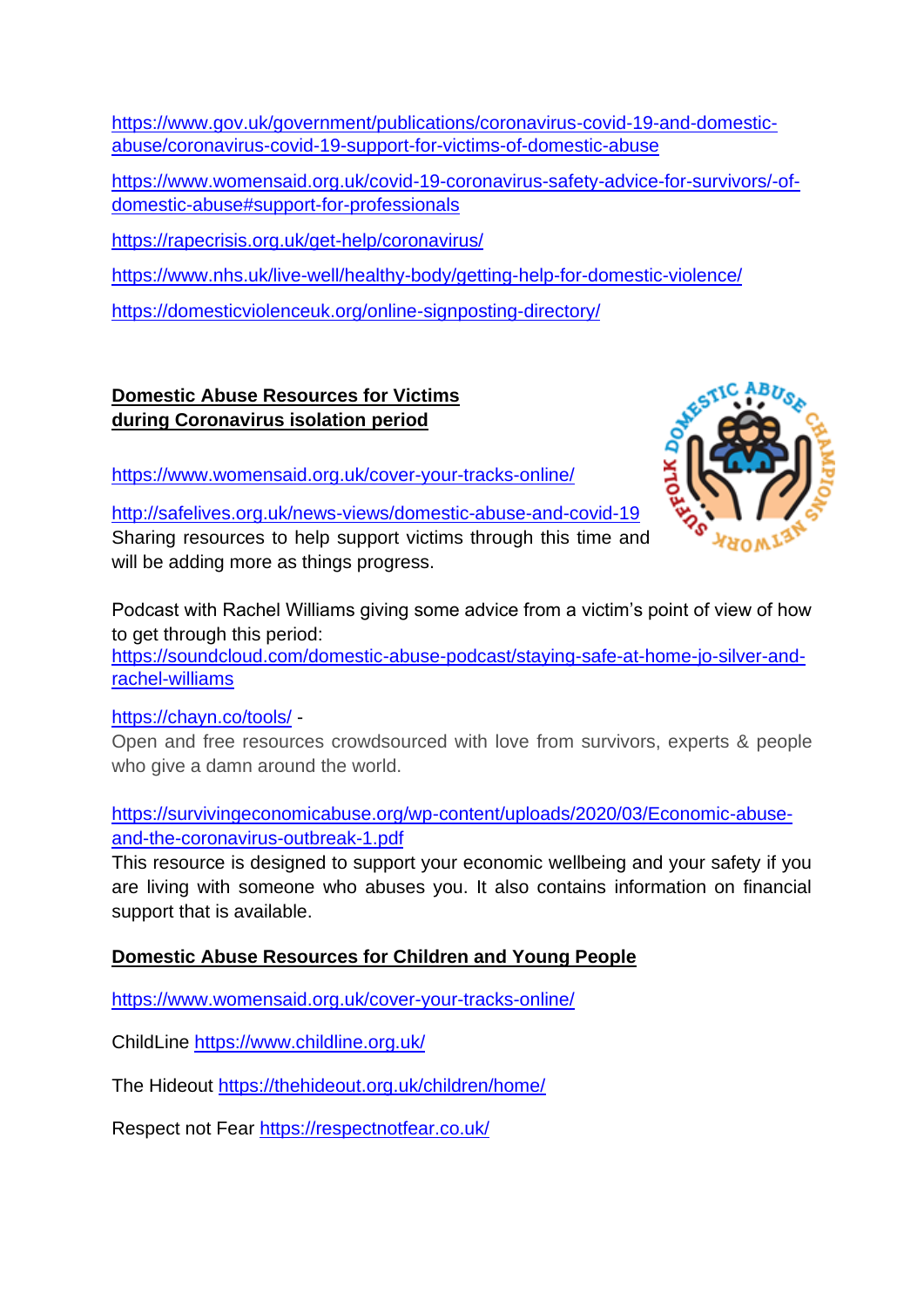The Child Exploitation and Online Protection (CEOP) centre <https://www.ceop.police.uk/safety-centre/>

Childnet <https://www.childnet.com/>

### **Web Resources**

#### **Safety plans for children:**

[https://www.reducingtherisk.org.uk/cms/content/safety-planning-children-and-young](https://www.reducingtherisk.org.uk/cms/content/safety-planning-children-and-young-people)[people](https://www.reducingtherisk.org.uk/cms/content/safety-planning-children-and-young-people)

[http://www.socialworkerstoolbox.com/childrens-booklet-feel-safe-at-home-what-to](http://www.socialworkerstoolbox.com/childrens-booklet-feel-safe-at-home-what-to-do-if-violence-is-happening-around-you/)[do-if-violence-is-happening-around-you/](http://www.socialworkerstoolbox.com/childrens-booklet-feel-safe-at-home-what-to-do-if-violence-is-happening-around-you/)

[http://www.socialworkerstoolbox.com/safety-planning-through-the-eyes-of-children-a](http://www.socialworkerstoolbox.com/safety-planning-through-the-eyes-of-children-a-workbook-for-children-exposed-to-family-violence/)[workbook-for-children-exposed-to-family-violence](http://www.socialworkerstoolbox.com/safety-planning-through-the-eyes-of-children-a-workbook-for-children-exposed-to-family-violence/)

[http://www.safelives.org.uk/sites/default/files/resources/YP\\_safetyplan.pdf](http://www.safelives.org.uk/sites/default/files/resources/YP_safetyplan.pdf)

### **Healthy Relationship Resources:**

EXPECT RESPECT Toolkit: *[https://www.womensaid.org.uk/what-we-do/safer-futures/expect-respect-educational](https://www.womensaid.org.uk/what-we-do/safer-futures/expect-respect-educational-toolkit/)[toolkit/](https://www.womensaid.org.uk/what-we-do/safer-futures/expect-respect-educational-toolkit/)*

Disrespect Nobody Home Office Campaign: <https://www.disrespectnobody.co.uk/>

[https://learning.nspcc.org.uk/research-resources/schools/making-sense](https://learning.nspcc.org.uk/research-resources/schools/making-sense-relationships/)[relationships/](https://learning.nspcc.org.uk/research-resources/schools/making-sense-relationships/)

Escape the Trap – Teenage Relationship Abuse Programme: [www.escapethetrap.co.uk](http://www.escapethetrap.co.uk/)

https://www.safe4me.co.uk/portfolio/healthy-relationships/

<http://www.socialworkerstoolbox.com/healthy-relationships-toolkit-teenagers/> (American)

**Resilience and Support for CYP** [http://www.socialworkerstoolbox.com/healthy-relationships-workbook-people](http://www.socialworkerstoolbox.com/healthy-relationships-workbook-people-learning-difficulties/)[learning-difficulties/](http://www.socialworkerstoolbox.com/healthy-relationships-workbook-people-learning-difficulties/)

[http://www.socialworkerstoolbox.com/safety-planning-through-the-eyes-of-children-a](http://www.socialworkerstoolbox.com/safety-planning-through-the-eyes-of-children-a-workbook-for-children-exposed-to-family-violence/)[workbook-for-children-exposed-to-family-violence/](http://www.socialworkerstoolbox.com/safety-planning-through-the-eyes-of-children-a-workbook-for-children-exposed-to-family-violence/)

<https://www.cafcass.gov.uk/grown-ups/professionals/resources-for-professionals/>

**Safety around Sexual Abuse** 

NSPCC – Pants: <https://www.nspcc.org.uk/preventing-abuse/keeping-children-safe/underwear-rule/>